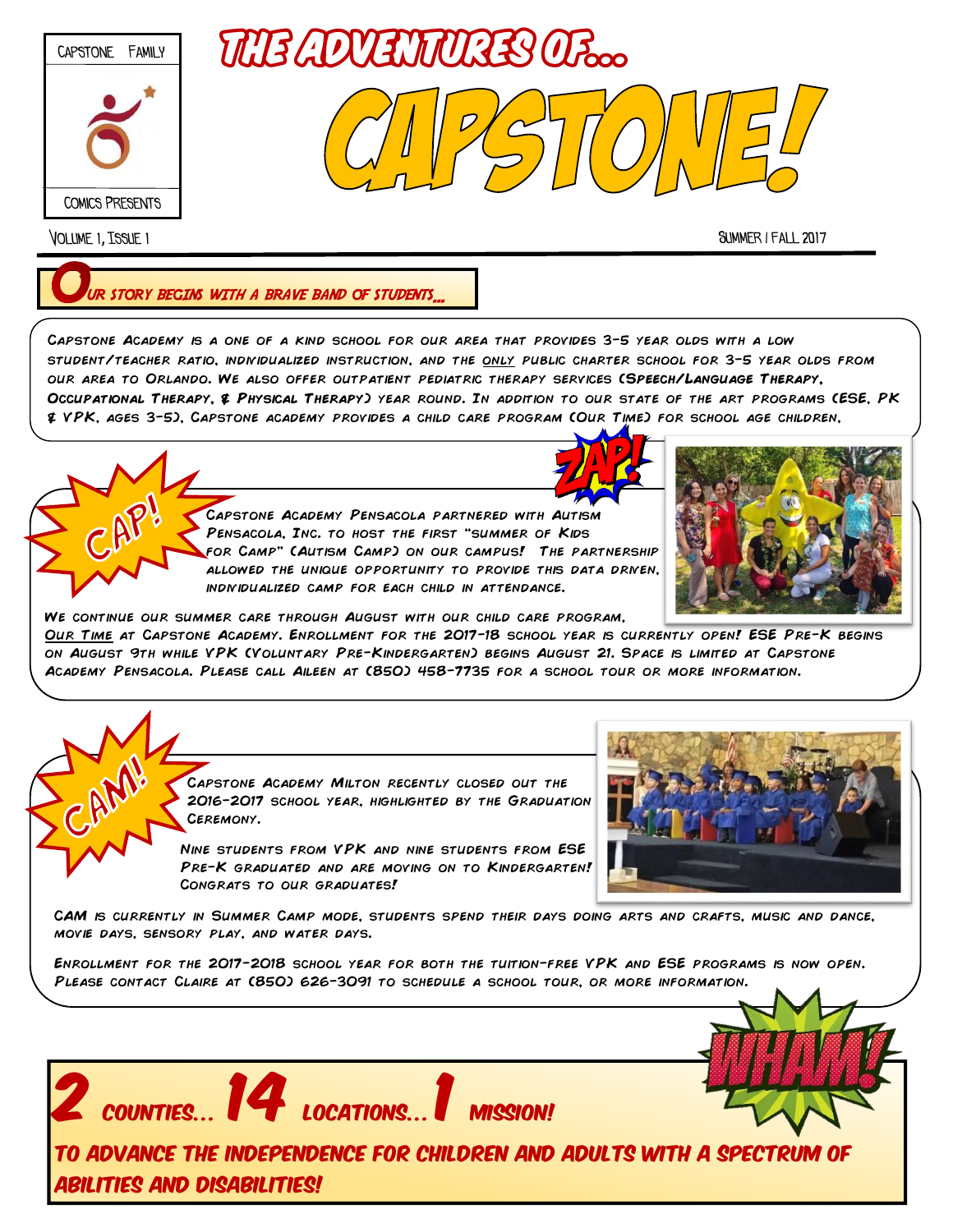## THANK OUR SUPER HEROES!

**You Too Can Support CAPstone by Volunteering, Participating, or donating. Some of our recent "Super heroes" include:**

| ACF UNI OCKS               | <b>AMERICAN REALTY</b>     | <b>AMERIPRISE FINANCIAL</b>      | <b>AT&amp;T</b>               | AFLAC                                       |  |
|----------------------------|----------------------------|----------------------------------|-------------------------------|---------------------------------------------|--|
| <b>APPRIVER</b>            | <b>BALLATOR INSURANCE</b>  | <b>BARBERI HEATING &amp; AIR</b> | <b>BOBBY LIKIS</b>            | <b>BILL GIBSON</b>                          |  |
| <b>BRIAN BELL</b>          | <b>BUZZ RITCHIE</b>        | <b>CENTENNIAL BANK</b>           | THE CHADBOURNE FOUNDATION     | CHARLENE KILPATRICK                         |  |
| <b>CIRCLE K</b>            | COASTAL VASCULAR           | COPY PRODUCTS                    | <b>DANNY AHERN</b>            | <b>DENISE MCLEOD</b>                        |  |
| DR. SHERRY A WHITE         | <b>EAGER BEAVER</b>        | ED MORRISON                      | MR. & MRS. EDUARDO SOLIS      | EDWARD JONES                                |  |
| EXIT REALTY I NFI          | <b>ERIC GLEATON REALTY</b> | EMERALD COAST GRANITE & TILE     | FOSSCO, INC.                  | <b>FRED SMALLEY</b>                         |  |
| <b>GENE S FLOORING</b>     | <b>GILBERT BENNETT</b>     | GOLDRING GULF DIST.              | GULF COAST OFFICE PRODUCTS    | <b>GULF POWER</b>                           |  |
| <b>HAMMOND ENGINEERING</b> | <b>HANCOCK BANK</b>        | <b>HEWES &amp; COMPANY</b>       | <b>HURON CONSULTING GROUP</b> | <b>JACK LOWERY</b>                          |  |
| <b>JAMES REEVES</b>        | <b>TIM HART</b>            | <b>JOANN DOMANN</b>              | JOHN RASMUSSEN                | JUNE HOOBLER                                |  |
| <b>KMS COMMUNICATIONS</b>  | <b>KUGELMAN FOUNDATION</b> | <b>LANDRUM FOUNDATION</b>        | <b>LARRY ANDERSON</b>         | <b>LAWRENCE VOGELSANG</b>                   |  |
| <b>LIBERTY SERTOMA</b>     | <b>LOGO MOTION</b>         | <b>MAIN STREET FOUNDATION</b>    | <b>MONSTER GRAPHICS</b>       | <b>MICHAEL DUBLINSKI</b>                    |  |
| MIKE RYAN AUTO & DETAIL    | <b>MORGAN STANLEY</b>      | <b>MOTT MACDONALD</b>            | <b>MUFFLER MASTERS</b>        | <b>MUTUAL OF AMERICA</b>                    |  |
| <b>NEIL THORSEN</b>        | NATIONAL CARE MANAGEMENT   | PANHANDLE CRUISERS               | PANHANDLE PAVING & GRADING    | PAT WINDHAM                                 |  |
| PATRICK & JEANNE CLARK     | PENSACOLA LEADERS          | PROJECT EMPOWER                  | <b>RANDY BRICKER</b>          | ROCKYS PEST CONTROL                         |  |
| ROSIE O GRADYS             | ROTARY OF PENSACOLA        | <b>SAMMYS MANAGEMENT</b>         | ST. LUKES METHODIST CHURCH    | ST. CHRISTOPHERS<br><b>EPISCOPAL CHURCH</b> |  |

 $\frac{1}{7}$   $\int h e$   $\int$  octor  $\int s$   $\int n$ !

Welcome to the first issue of The Adventures of Capstone!

It will, no doubt, be a collector's item.

As you may have noticed, we are growing! Growth takes a great deal of effort and great staff, and we have the best staff in the galaxy!

Further, Capstone exists because of valued supporters who value those we have the honor of serving. WE NEED YOU TO JOIN US AS A CAPSTONE SUPPORTER (SEE THE ENCLOSED ENVELOPE). WITH YOUR HELP, WE WILL continue to deliver the exceptional care and quality of life that Capstone has been known for, for those who are the most dependent among us.

I welcome you to visit one of Capstone's 14 locations throughout Escambia and Santa Rosa Counties. We regularly schedule tours for interested visitors where you will be able to see firsthand the wonderful work being done on a daily basis. You may contact me at swhite@capstoneadaptivelearning.org to schedule a tour.

Thanks to each and every one of you that use your super powers to make a difference for every student and child we serve.

On behalf of those we serve, thank you for caring.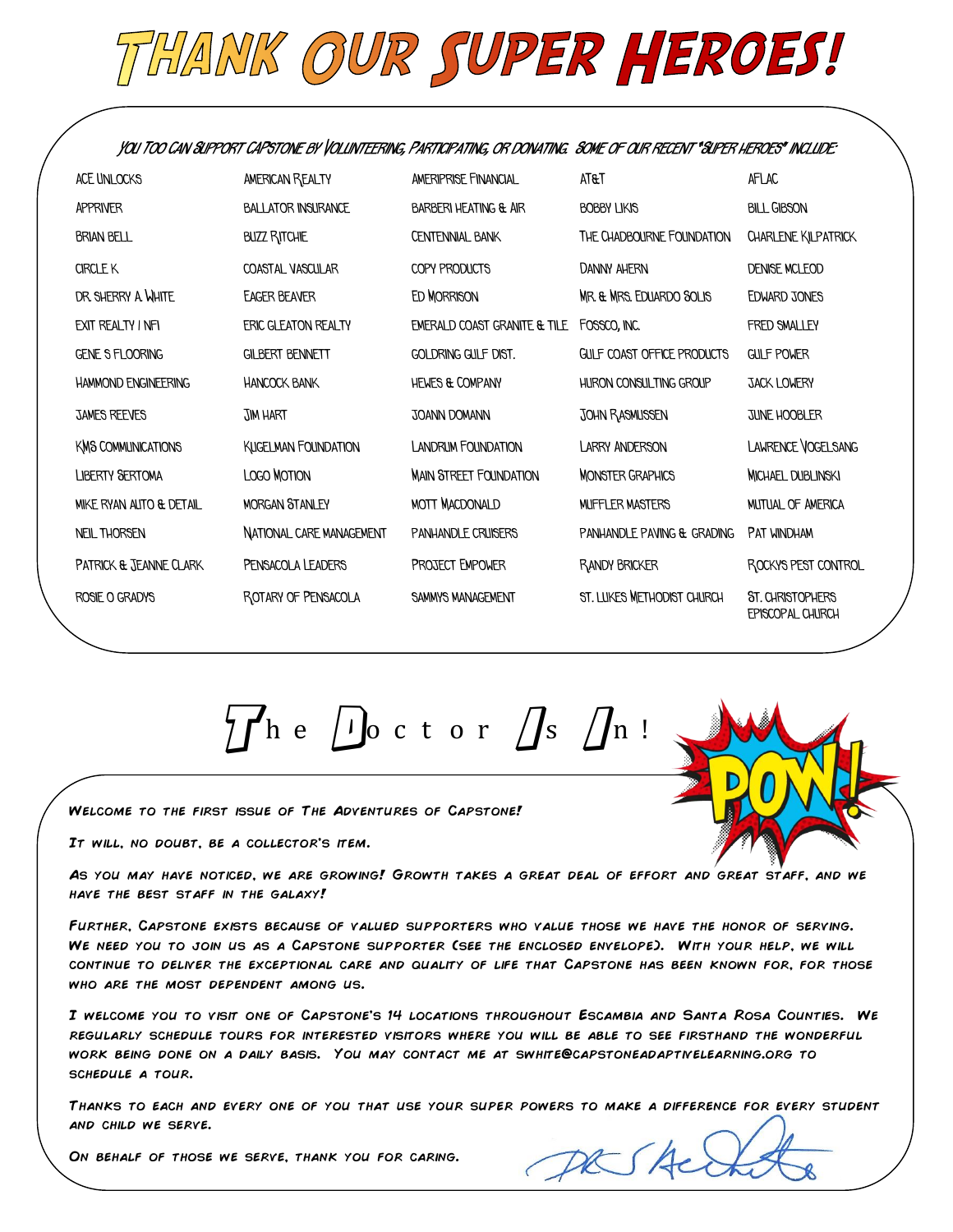



Several students have learned to do amazing things and achieve more independence:

Tyler N: Tyler is a wheelchair user, but has learned to use his walker for ambulation throughout his home and Adult Day Training. This was something he resisted doing for a long time. However, with encouragement, consistency, and support from caring staff in both programs, he has learned to enjoy using his walker and sees the value in being more independent.

TONY: TONY IS FEEDING HIMSELF AT MEAL TIME AND ENGAGES MORE WITH HIS ROOMMATES AT HOME, AND STUDENTS AT his day training program.

Amber: Amber assists with setting the table for dinner. Afterwards, she loads the dishwasher and dries the DISHES.

The atmosphere in Capstone's Group home is very pleasant and joyful. The residents are happy and learning. Which is evident by each having multiple gains in their goals, along with more engagement with each other and staff. Several parents continue to express their gratitude and how pleased they are with activities in the home and the peace of mind of having a consistent staff.



Capstone Adult Day Training serves adults Monday through Friday with significant disabilities, who are medically complex, requiring total care, and wheelchair users. This program offers the chance for adults to participate in a meaningful activity in their community by having a place to go on a daily basis.

ACTIVITIES FOR COMMUNITY ENHANCEMENT (ACE) INCLUDE: Bowling, fishing, reverse inclusion (Inviting guests or groups to visit). Arts and crafts, holiday parties, and cooking classes.

Training activities and services: Daily living skills, computer classes, mobility training, socialization skills, transportation, personal care, nutrition, community inclusion, breathing treatments, medication administration/oversight, and medical appointments.